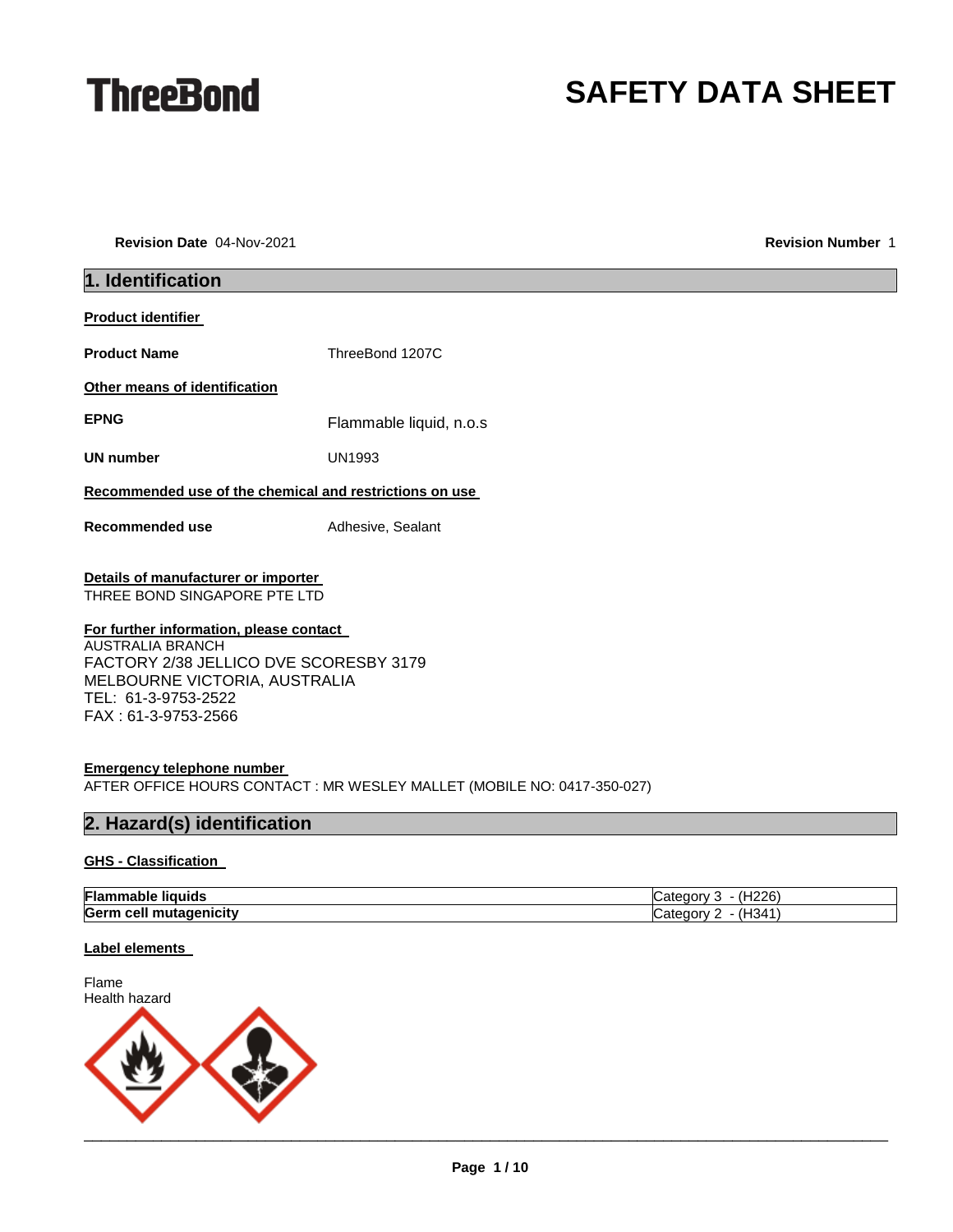## **Signal word**

Warning

#### **Hazard statements**

H226 - Flammable liquid and vapor H341 - Suspected of causing genetic defects

## **Precautionary Statements - Prevention**

Obtain special instructions before use Do not handle until all safety precautions have been read and understood Wear protective gloves/protective clothing/eye protection/face protection Keep away from heat, hot surfaces, sparks, open flames and other ignition sources. No smoking Keep container tightly closed Use explosion-proof electrical/ ventilating / lighting / equipment Ground/bond container and receiving equipment Use only non-sparking tools Take precautionary measures against static discharge **Precautionary Statements - Response** IF exposed or concerned: Get medical advice/attention IF ON SKIN (or hair): Take off immediately all contaminated clothing. Rinse skin with water/ shower In case of fire: Use dry sand, dry chemical or alcohol-resistant foam to extinguish **Precautionary Statements - Storage** Store locked up Store in a well-ventilated place. Keep cool **Precautionary Statements - Disposal** Dispose of contents/container to an approved waste disposal plant

## **Other hazards which do not result in classification**

Causes mild skin irritation

**General Hazards No information available** 

## **3. Composition/information on ingredients**

**Substance** 

Mixture

**Chemical nature Acetone is generated during curing reaction.** 

| Chemical name      | CAS No  | Weight-%  |
|--------------------|---------|-----------|
| Crystalline silica |         | $50 - 60$ |
| Silicon compound   |         | $40 - 50$ |
| Iron oxide         |         | 1-<5      |
| Acetone            | 67-64-1 |           |

\_\_\_\_\_\_\_\_\_\_\_\_\_\_\_\_\_\_\_\_\_\_\_\_\_\_\_\_\_\_\_\_\_\_\_\_\_\_\_\_\_\_\_\_\_\_\_\_\_\_\_\_\_\_\_\_\_\_\_\_\_\_\_\_\_\_\_\_\_\_\_\_\_\_\_\_\_\_\_\_\_\_\_\_\_\_\_\_\_\_\_\_\_

## **4. First-aid measures**

#### **Description of first aid measures**

| <b>General advice</b>      | Show this safety data sheet to the doctor in attendance.                                                                                                |  |
|----------------------------|---------------------------------------------------------------------------------------------------------------------------------------------------------|--|
| Emergency telephone number | Poisons Information Center, Australia: 13 11 26<br>Poisons Information Center, New Zealand: 0800 764 766                                                |  |
| <b>Inhalation</b>          | Remove to fresh air.                                                                                                                                    |  |
| Eye contact                | Rinse immediately with plenty of water, also under the eyelids, for at least 15 minutes. Keep<br>eye wide open while rinsing. Do not rub affected area. |  |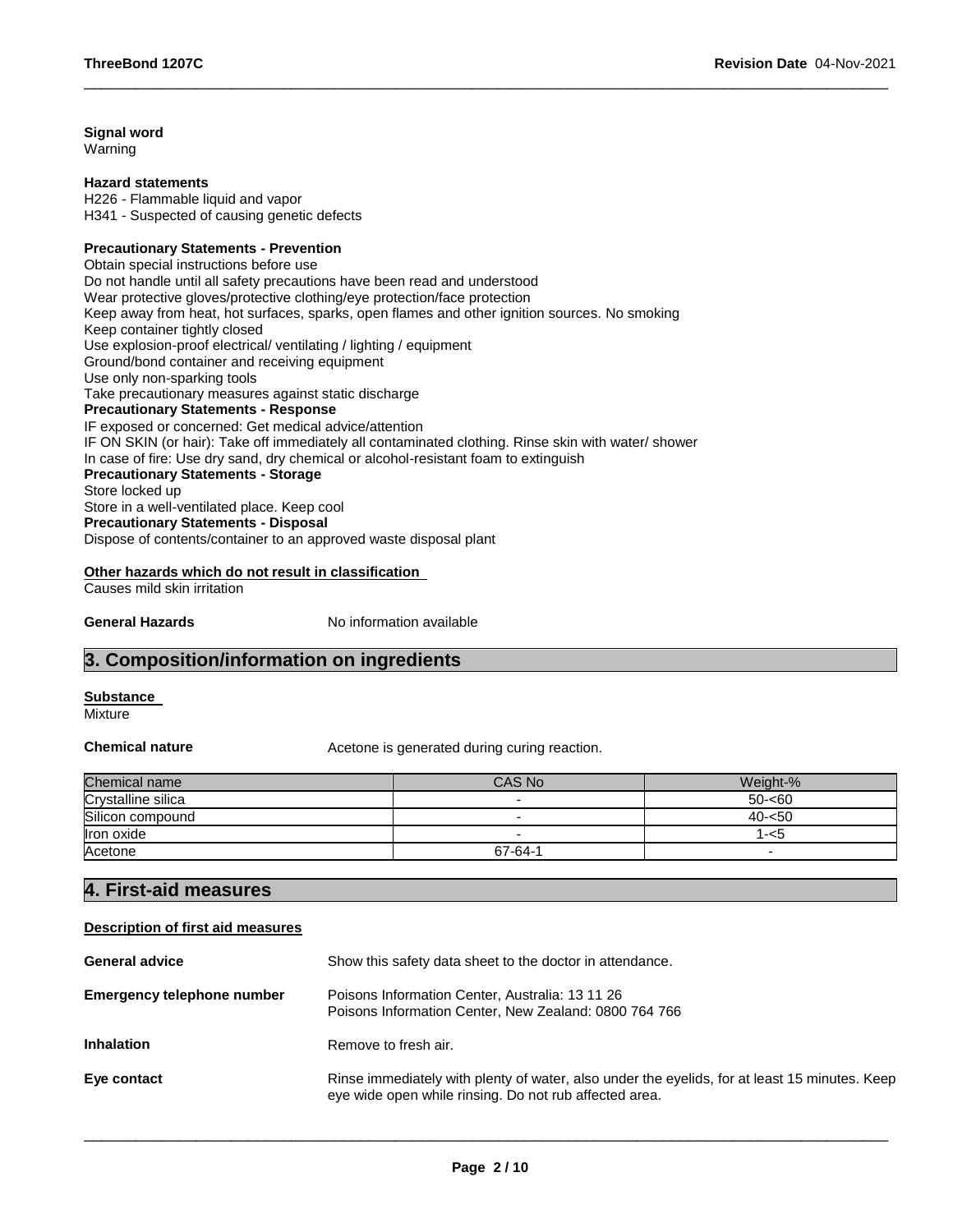| <b>Skin contact</b>                                         | Wash off immediately with soap and plenty of water while removing all contaminated<br>clothes and shoes.                                                                                                                                                                                                                                                                                                                                                                                                                                              |  |  |
|-------------------------------------------------------------|-------------------------------------------------------------------------------------------------------------------------------------------------------------------------------------------------------------------------------------------------------------------------------------------------------------------------------------------------------------------------------------------------------------------------------------------------------------------------------------------------------------------------------------------------------|--|--|
| Ingestion                                                   | Clean mouth with water and drink afterwards plenty of water.                                                                                                                                                                                                                                                                                                                                                                                                                                                                                          |  |  |
| Self-protection of the first aider                          | Remove all sources of ignition. Ensure that medical personnel are aware of the material(s)<br>involved, take precautions to protect themselves and prevent spread of contamination. Use<br>personal protective equipment as required. See section 8 for more information.                                                                                                                                                                                                                                                                             |  |  |
| Most important symptoms and effects, both acute and delayed |                                                                                                                                                                                                                                                                                                                                                                                                                                                                                                                                                       |  |  |
| <b>Symptoms</b>                                             | No information available.                                                                                                                                                                                                                                                                                                                                                                                                                                                                                                                             |  |  |
|                                                             | Indication of any immediate medical attention and special treatment needed                                                                                                                                                                                                                                                                                                                                                                                                                                                                            |  |  |
| Note to physicians                                          | Treat symptomatically.                                                                                                                                                                                                                                                                                                                                                                                                                                                                                                                                |  |  |
| 5. Fire-fighting measures                                   |                                                                                                                                                                                                                                                                                                                                                                                                                                                                                                                                                       |  |  |
| <b>Suitable Extinguishing Media</b>                         |                                                                                                                                                                                                                                                                                                                                                                                                                                                                                                                                                       |  |  |
| <b>Suitable Extinguishing Media</b>                         | Dry chemical. Carbon dioxide (CO2). Water spray. Alcohol resistant foam.                                                                                                                                                                                                                                                                                                                                                                                                                                                                              |  |  |
| <b>Large Fire</b>                                           | CAUTION: Use of water spray when fighting fire may be inefficient.                                                                                                                                                                                                                                                                                                                                                                                                                                                                                    |  |  |
| Unsuitable extinguishing media                              | Do not scatter spilled material with high pressure water streams.                                                                                                                                                                                                                                                                                                                                                                                                                                                                                     |  |  |
| Specific hazards arising from the chemical                  |                                                                                                                                                                                                                                                                                                                                                                                                                                                                                                                                                       |  |  |
| Specific hazards arising from the<br>chemical               | Risk of ignition. Keep product and empty container away from heat and sources of ignition.<br>In the event of fire, cool tanks with water spray. Fire residues and contaminated fire<br>extinguishing water must be disposed of in accordance with local regulations.                                                                                                                                                                                                                                                                                 |  |  |
| Special protective equipment for fire-fighters              |                                                                                                                                                                                                                                                                                                                                                                                                                                                                                                                                                       |  |  |
| Special protective equipment for<br>fire-fighters           | Firefighters should wear self-contained breathing apparatus and full firefighting turnout<br>gear. Use personal protection equipment.                                                                                                                                                                                                                                                                                                                                                                                                                 |  |  |
| <b>Hazchem code</b>                                         | •3Y                                                                                                                                                                                                                                                                                                                                                                                                                                                                                                                                                   |  |  |
| 6. Accidental release measures                              |                                                                                                                                                                                                                                                                                                                                                                                                                                                                                                                                                       |  |  |
|                                                             | Personal precautions, protective equipment and emergency procedures                                                                                                                                                                                                                                                                                                                                                                                                                                                                                   |  |  |
| <b>Personal precautions</b>                                 | Evacuate personnel to safe areas. Use personal protective equipment as required. See<br>section 8 for more information. Avoid contact with skin, eyes or clothing. Ensure adequate<br>ventilation. Keep people away from and upwind of spill/leak. ELIMINATE all ignition sources<br>(no smoking, flares, sparks or flames in immediate area). Pay attention to flashback. Take<br>precautionary measures against static discharges. All equipment used when handling the<br>product must be grounded. Do not touch or walk through spilled material. |  |  |
| <b>Other information</b>                                    | Ventilate the area.                                                                                                                                                                                                                                                                                                                                                                                                                                                                                                                                   |  |  |
| For emergency responders                                    | Use personal protection recommended in Section 8.                                                                                                                                                                                                                                                                                                                                                                                                                                                                                                     |  |  |
| <b>Environmental precautions</b>                            |                                                                                                                                                                                                                                                                                                                                                                                                                                                                                                                                                       |  |  |
| <b>Environmental precautions</b>                            | Refer to protective measures listed in Sections 7 and 8. Prevent further leakage or spillage<br>if safe to do so. Prevent product from entering drains.                                                                                                                                                                                                                                                                                                                                                                                               |  |  |

\_\_\_\_\_\_\_\_\_\_\_\_\_\_\_\_\_\_\_\_\_\_\_\_\_\_\_\_\_\_\_\_\_\_\_\_\_\_\_\_\_\_\_\_\_\_\_\_\_\_\_\_\_\_\_\_\_\_\_\_\_\_\_\_\_\_\_\_\_\_\_\_\_\_\_\_\_\_\_\_\_\_\_\_\_\_\_\_\_\_\_\_\_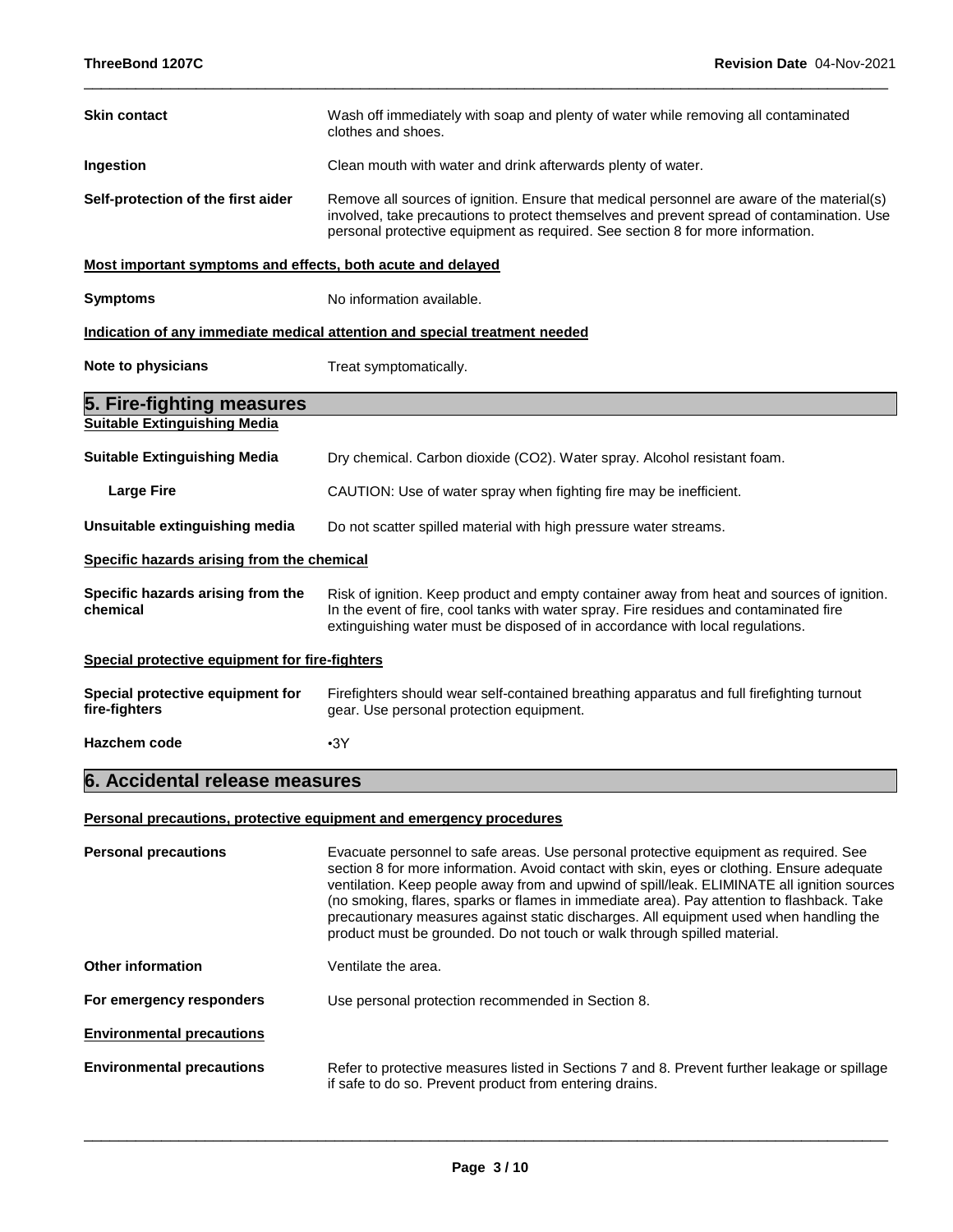## **Methods and material for containment and cleaning up**

| <b>Methods for containment</b> | Stop leak if you can do it without risk. Do not touch or walk through spilled material. A vapor<br>suppressing foam may be used to reduce vapors. Dike far ahead of spill to collect runoff<br>water. Keep out of drains, sewers, ditches and waterways. Absorb with earth, sand or other<br>non-combustible material and transfer to containers for later disposal. |
|--------------------------------|----------------------------------------------------------------------------------------------------------------------------------------------------------------------------------------------------------------------------------------------------------------------------------------------------------------------------------------------------------------------|
| Methods for cleaning up        | Take precautionary measures against static discharges. Dam up. Soak up with inert<br>absorbent material. Pick up and transfer to properly labeled containers.                                                                                                                                                                                                        |

\_\_\_\_\_\_\_\_\_\_\_\_\_\_\_\_\_\_\_\_\_\_\_\_\_\_\_\_\_\_\_\_\_\_\_\_\_\_\_\_\_\_\_\_\_\_\_\_\_\_\_\_\_\_\_\_\_\_\_\_\_\_\_\_\_\_\_\_\_\_\_\_\_\_\_\_\_\_\_\_\_\_\_\_\_\_\_\_\_\_\_\_\_

## **Precautions to prevent secondary hazards**

**Prevention of secondary hazards** Clean contaminated objects and areas thoroughly observing environmental regulations.

## **7. Handling and storage**

## **Precautions for safe handling**

| Advice on safe handling                                      | Use personal protection equipment. Avoid breathing vapors or mists. Keep away from heat,<br>hot surfaces, sparks, open flames and other ignition sources. No smoking. Use grounding<br>and bonding connection when transferring this material to prevent static discharge, fire or<br>explosion. Use with local exhaust ventilation. Use spark-proof tools and explosion-proof<br>equipment. Keep in an area equipped with sprinklers. Use according to package label<br>instructions. Handle in accordance with good industrial hygiene and safety practice. Avoid<br>contact with skin, eyes or clothing. Do not eat, drink or smoke when using this product.<br>Remove contaminated clothing and shoes. |  |
|--------------------------------------------------------------|------------------------------------------------------------------------------------------------------------------------------------------------------------------------------------------------------------------------------------------------------------------------------------------------------------------------------------------------------------------------------------------------------------------------------------------------------------------------------------------------------------------------------------------------------------------------------------------------------------------------------------------------------------------------------------------------------------|--|
| General hygiene considerations                               | Do not eat, drink or smoke when using this product. Contaminated work clothing should not<br>be allowed out of the workplace. Regular cleaning of equipment, work area and clothing is<br>recommended. Wash hands before breaks and immediately after handling the product.                                                                                                                                                                                                                                                                                                                                                                                                                                |  |
| Conditions for safe storage, including any incompatibilities |                                                                                                                                                                                                                                                                                                                                                                                                                                                                                                                                                                                                                                                                                                            |  |
| <b>Storage Conditions</b>                                    | Keep containers tightly closed in a dry, cool and well-ventilated place. Keep away from<br>heat, sparks, flame and other sources of ignition (i.e., pilot lights, electric motors and static<br>electricity). Keep in properly labeled containers. Do not store near combustible materials.<br>Keep in an area equipped with sprinklers. Store in accordance with the particular national<br>regulations. Store in accordance with local regulations. Store locked up.                                                                                                                                                                                                                                     |  |
| Incompatible materials                                       | None known based on information supplied.                                                                                                                                                                                                                                                                                                                                                                                                                                                                                                                                                                                                                                                                  |  |

## **8. Exposure controls/personal protection**

## **Control parameters**

## **Exposure Limits**

| Chemical name | Australia              | <b>ACGIH TLV</b> |
|---------------|------------------------|------------------|
| Acetone       | 500 ppm                | STEL: 500 ppm    |
| 67-64-1       | 1185 mg/m <sup>3</sup> | TWA: 250 ppm     |
|               | 1000 ppm STEL          |                  |
|               | 2375 mg/m $3$ STEL     |                  |

## **Biological occupational exposure limits**

| Chemical name | Australia | <b>ACGIH</b>                                          |
|---------------|-----------|-------------------------------------------------------|
| Acetone       |           | - urine (Acetone) - end of shift<br>$25 \text{ ma/L}$ |
| 67-64-1       |           |                                                       |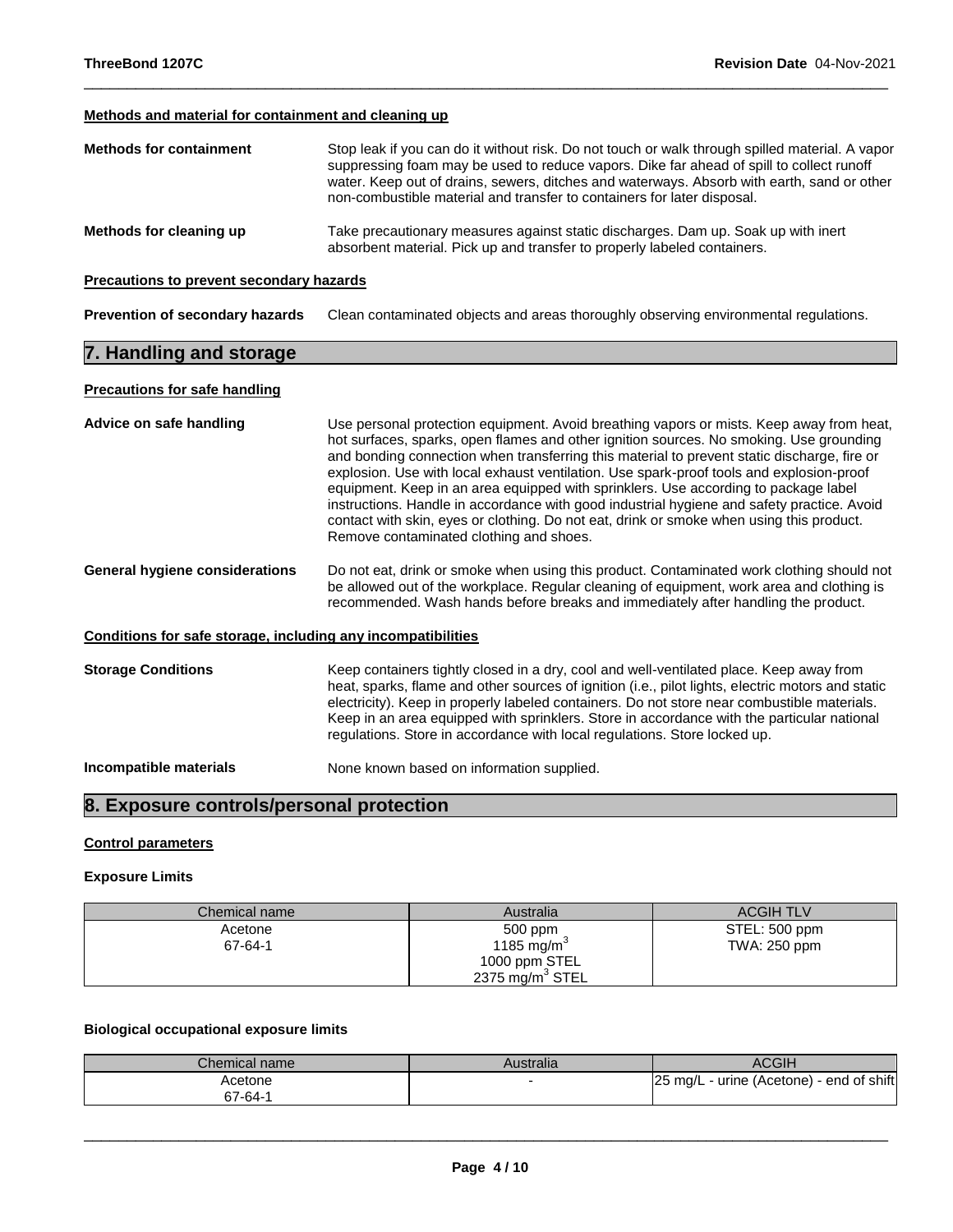## **Appropriate engineering controls**

| <b>Engineering controls</b>            | <b>Showers</b><br>Eyewash stations<br>Ventilation systems.                                                                                                                  |  |
|----------------------------------------|-----------------------------------------------------------------------------------------------------------------------------------------------------------------------------|--|
|                                        | Individual protection measures, such as personal protective equipment                                                                                                       |  |
| <b>Eye/face protection</b>             | Tight sealing safety goggles.                                                                                                                                               |  |
| Skin and body protection               | Wear suitable protective clothing. Long sleeved clothing. Chemical resistant apron.<br>Antistatic boots.                                                                    |  |
| <b>Hand protection</b>                 | Wear suitable gloves. Impervious gloves.                                                                                                                                    |  |
| <b>Respiratory protection</b>          | No protective equipment is needed under normal use conditions. If exposure limits are<br>exceeded or irritation is experienced, ventilation and evacuation may be required. |  |
| <b>Environmental exposure controls</b> | No information available.                                                                                                                                                   |  |

\_\_\_\_\_\_\_\_\_\_\_\_\_\_\_\_\_\_\_\_\_\_\_\_\_\_\_\_\_\_\_\_\_\_\_\_\_\_\_\_\_\_\_\_\_\_\_\_\_\_\_\_\_\_\_\_\_\_\_\_\_\_\_\_\_\_\_\_\_\_\_\_\_\_\_\_\_\_\_\_\_\_\_\_\_\_\_\_\_\_\_\_\_

## **9. Physical and chemical properties**

## **Information on basic physical and chemical properties**

| <b>Physical state</b>                            | Liquid                   |                |
|--------------------------------------------------|--------------------------|----------------|
| Appearance                                       | No information available |                |
| Color                                            | Reddish brown            |                |
| Odor                                             | Distinct odor.           |                |
| <b>Odor threshold</b>                            | No information available |                |
| <u>Property</u>                                  | Values                   | <b>Remark</b>  |
| pН                                               | no data available        | Alkaline       |
| Melting point / freezing point                   | no data available        | Flow P         |
| Boiling point / boiling range                    | no data available        |                |
| <b>Flash point</b>                               | 25 °C                    | Closed C       |
| <b>Evaporation rate</b>                          | no data available        | None kn        |
| Flammability                                     | no data available        | Not cont       |
| <b>Flammability limit in air</b>                 |                          | None kn        |
| <b>Upper flammability or explosive</b><br>limits | no data available        |                |
| Lower flammability or explosive<br>limits        | no data available        |                |
| Vapor pressure                                   | no data available        | None kn        |
| <b>Relative vapor density</b>                    | no data available        | None kn        |
| <b>Relative density</b>                          | no data available 1.5    | $25^{\circ}$ C |
| <b>Water solubility</b>                          | Slightly soluble         | Easily di      |
| Solubility(ies)                                  | no data available        | None kn        |
| <b>Partition coefficient</b>                     | no data available        | None kn        |
| <b>Autoignition temperature</b>                  | 250 °C                   |                |
| <b>Decomposition temperature</b>                 |                          | None kn        |
| Kinematic viscosity                              | no data available        | None kn        |
| <b>Dynamic viscosity</b>                         | $70$ Pa $\cdot$ s        |                |
| <b>Explosive properties</b>                      | No information available |                |
| <b>Oxidizing properties</b>                      | No information available |                |
| <b>Other information</b>                         |                          |                |
| <b>Softening point</b>                           | No information available |                |
| Molecular weight                                 | No information available |                |
| <b>VOC Content (%)</b>                           | No information available |                |
| <b>Liquid Density</b>                            | No information available |                |
| <b>Bulk density</b>                              | No information available |                |
|                                                  |                          |                |

## **Remarks • Method**<br>Alkaline

**Flow Point** 

**Closed Cup None known** Not continuously flammable **None known** 

**None known None known**<br>25°C **Easily dispersible in water** None known **None known** 

**None known None known**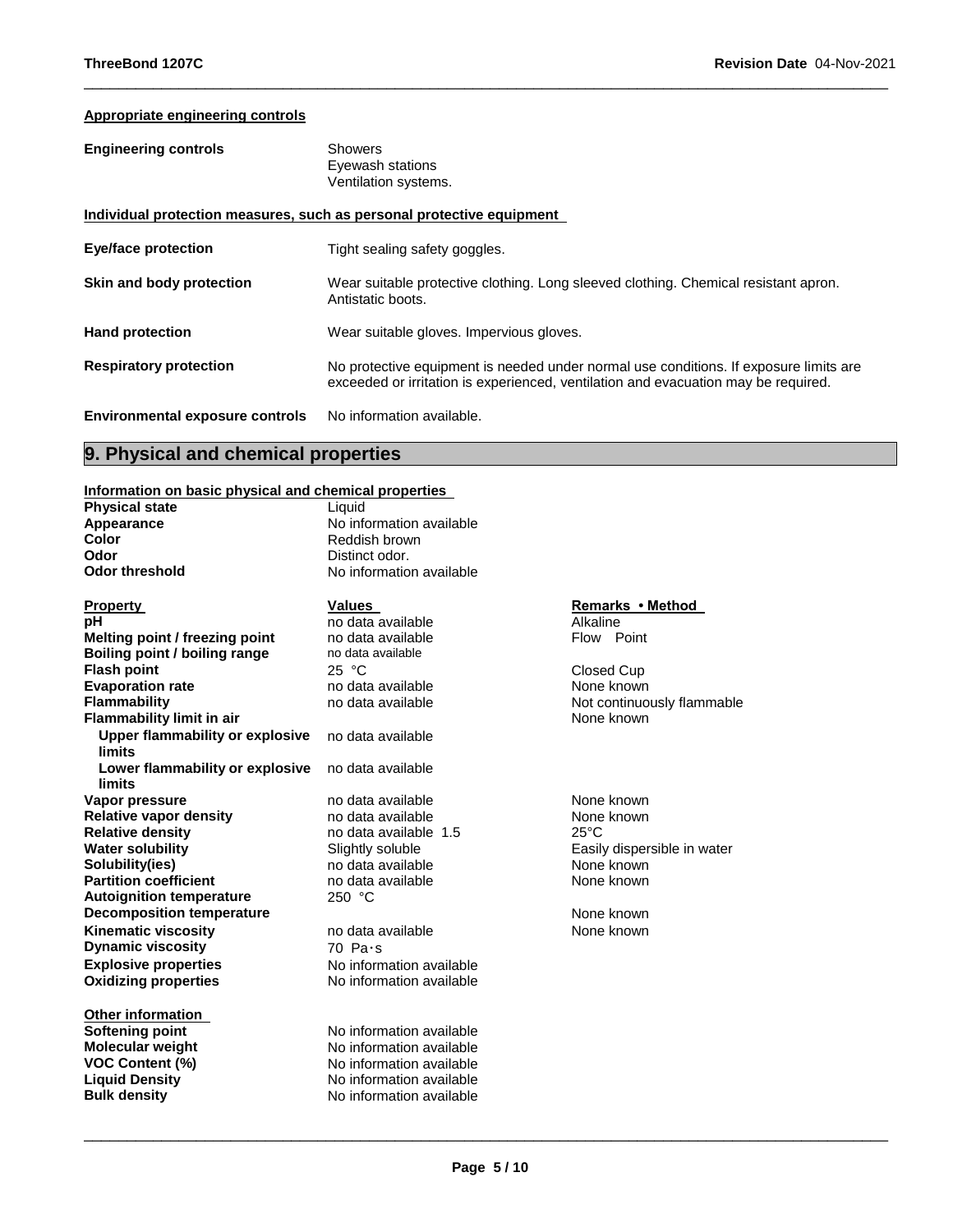## **10. Stability and reactivity**

| Reactivity                                               |                                                                                                                                                                                                                                                                                                 |  |  |
|----------------------------------------------------------|-------------------------------------------------------------------------------------------------------------------------------------------------------------------------------------------------------------------------------------------------------------------------------------------------|--|--|
| <b>Reactivity</b>                                        | No information available.                                                                                                                                                                                                                                                                       |  |  |
| <b>Chemical stability</b>                                |                                                                                                                                                                                                                                                                                                 |  |  |
| <b>Stability</b>                                         | Stable under normal conditions.                                                                                                                                                                                                                                                                 |  |  |
| Explosion data<br>Sensitivity to mechanical impact None. |                                                                                                                                                                                                                                                                                                 |  |  |
| Sensitivity to static discharge                          | Yes.                                                                                                                                                                                                                                                                                            |  |  |
| <b>Possibility of hazardous reactions</b>                |                                                                                                                                                                                                                                                                                                 |  |  |
| Possibility of hazardous reactions                       | None under normal processing.                                                                                                                                                                                                                                                                   |  |  |
| <b>Conditions to avoid</b>                               |                                                                                                                                                                                                                                                                                                 |  |  |
| <b>Conditions to avoid</b>                               | Heat, flames and sparks.                                                                                                                                                                                                                                                                        |  |  |
| Incompatible materials                                   |                                                                                                                                                                                                                                                                                                 |  |  |
| Incompatible materials                                   | None known based on information supplied.                                                                                                                                                                                                                                                       |  |  |
| <b>Hazardous decomposition products</b>                  |                                                                                                                                                                                                                                                                                                 |  |  |
|                                                          | Hazardous decomposition products Reacts with water, moisture and water in the air to form the following compounds. Acetone.<br>May generate harmful gas by incineration. Carbon monoxide. Carbon oxides. Incomplete<br>combustion and carbon compounds of trace. silicon dioxide. Formaldehyde. |  |  |
| 11. Toxicological information                            |                                                                                                                                                                                                                                                                                                 |  |  |
| <b>Acute toxicity</b>                                    |                                                                                                                                                                                                                                                                                                 |  |  |
| Information on likely routes of exposure                 |                                                                                                                                                                                                                                                                                                 |  |  |
| <b>Product Information</b>                               |                                                                                                                                                                                                                                                                                                 |  |  |
| <b>Inhalation</b>                                        | Specific test data for the substance or mixture is not available.                                                                                                                                                                                                                               |  |  |
| Eye contact                                              | Specific test data for the substance or mixture is not available.                                                                                                                                                                                                                               |  |  |
| <b>Skin contact</b>                                      | Causes mild skin irritation.                                                                                                                                                                                                                                                                    |  |  |
| Ingestion                                                | Specific test data for the substance or mixture is not available                                                                                                                                                                                                                                |  |  |

\_\_\_\_\_\_\_\_\_\_\_\_\_\_\_\_\_\_\_\_\_\_\_\_\_\_\_\_\_\_\_\_\_\_\_\_\_\_\_\_\_\_\_\_\_\_\_\_\_\_\_\_\_\_\_\_\_\_\_\_\_\_\_\_\_\_\_\_\_\_\_\_\_\_\_\_\_\_\_\_\_\_\_\_\_\_\_\_\_\_\_\_\_

**Symptoms** No information available.

## **Numerical measures of toxicity - Product Information**

| Chemical name | Oral LD50    | Dermal LD50   | <b>Inhalation LC50</b>  |
|---------------|--------------|---------------|-------------------------|
| Acetone       | ์ Rat        | Rabbit        | Rat ) 8 h               |
|               | = 5800 mg/kg | > 15700 mg/kg | = 50100 mg/m $^{\circ}$ |

*See section 16 for terms and abbreviations*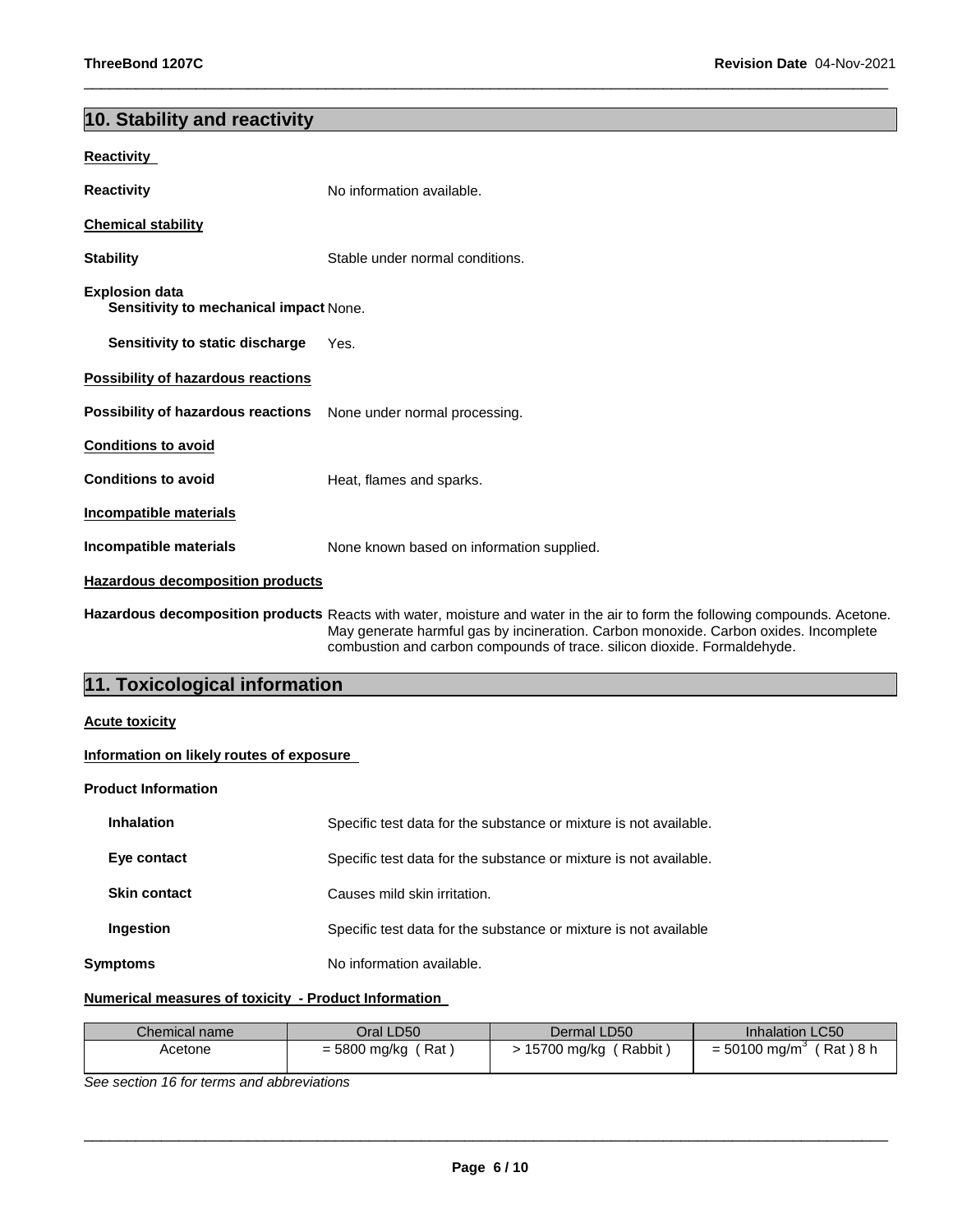## **Delayed and immediate effects as well as chronic effects from short and long-term exposure**

| <b>Skin corrosion/irritation</b>  | No information available.                                                                                                               |
|-----------------------------------|-----------------------------------------------------------------------------------------------------------------------------------------|
| Serious eye damage/eye irritation | No information available.                                                                                                               |
| Respiratory or skin sensitization | No information available.                                                                                                               |
| Germ cell mutagenicity            | Contains a known or suspected mutagen. Classification based on data available for<br>ingredients. Suspected of causing genetic defects. |
|                                   |                                                                                                                                         |

\_\_\_\_\_\_\_\_\_\_\_\_\_\_\_\_\_\_\_\_\_\_\_\_\_\_\_\_\_\_\_\_\_\_\_\_\_\_\_\_\_\_\_\_\_\_\_\_\_\_\_\_\_\_\_\_\_\_\_\_\_\_\_\_\_\_\_\_\_\_\_\_\_\_\_\_\_\_\_\_\_\_\_\_\_\_\_\_\_\_\_\_\_

## **Carcinogenicity**

This product does not contain any carcinogens or potential carcinogens as listed by OSHA, IARC or NTP .

| <b>Reproductive toxicity</b>    | No information available. |
|---------------------------------|---------------------------|
| <b>STOT - single exposure</b>   | No information available. |
| <b>STOT - repeated exposure</b> | No information available. |
| <b>Aspiration hazard</b>        | No information available. |

## **12. Ecological information**

## **Ecotoxicity**

| Chemical name | Algae/aquatic plants | Fish                                                                                                                                                              | Toxicity to<br>microorganisms | Crustacea                                                                                                |
|---------------|----------------------|-------------------------------------------------------------------------------------------------------------------------------------------------------------------|-------------------------------|----------------------------------------------------------------------------------------------------------|
| Acetone       | -                    | LC50: 4.74 - 6.33mL/L<br>(96h, Oncorhynchus<br>mvkiss)<br>LC50: 6210 - 8120mg/L<br>(96h, Pimephales<br>promelas)<br>LC50: =8300mg/L (96h,<br>Lepomis macrochirus) |                               | EC50: 10294 -<br>17704mg/L (48h,<br>Daphnia magna)<br>EC50: 12600 -<br>12700mg/L (48h,<br>Daphnia magna) |

## **Persistence and degradability**

**Persistence and degradability** No information available.

## **Bioaccumulative potential**

**Bioaccumulation No data available as this product.** 

## **Component Information**

| Chemical name | $\overline{\phantom{a}}$<br><b>ALL 2015</b><br>coefficient<br>'artition |
|---------------|-------------------------------------------------------------------------|
| Acetone       | 0.24                                                                    |
|               |                                                                         |

## **Mobility**

| <b>Mobility in soil</b> | No information available. |
|-------------------------|---------------------------|
| <b>Mobility</b>         | No information available. |
| Other adverse effects   |                           |
| Other adverse effects   | No information available. |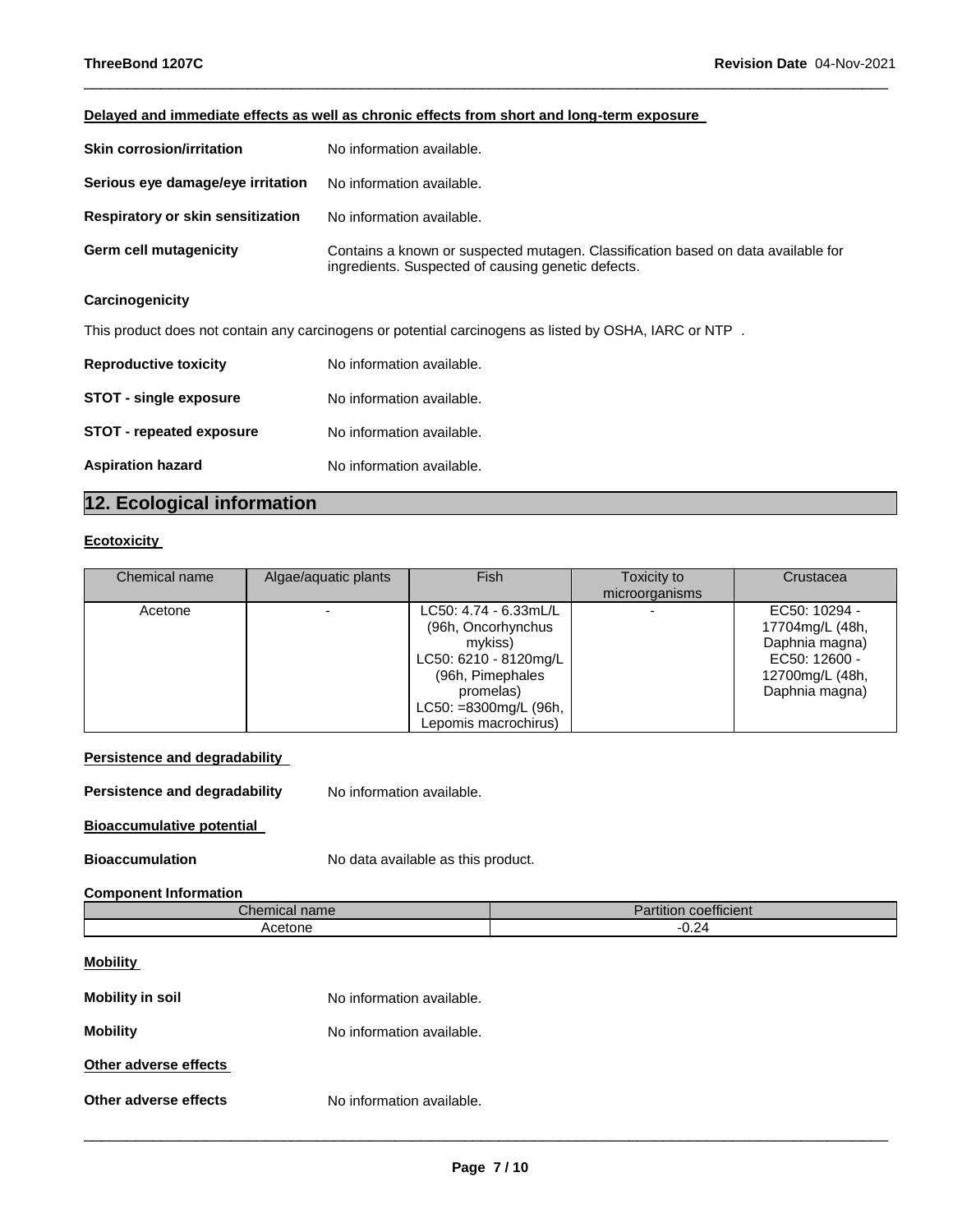## **13. Disposal considerations**

#### **Disposal methods**

| Waste from residues/unused | Should not be released into the environment. Dispose of in accordance with local                         |
|----------------------------|----------------------------------------------------------------------------------------------------------|
| products                   | regulations. Dispose of waste in accordance with environmental legislation.                              |
| Contaminated packaging     | Empty containers pose a potential fire and explosion hazard. Do not cut, puncture of weld<br>containers. |

\_\_\_\_\_\_\_\_\_\_\_\_\_\_\_\_\_\_\_\_\_\_\_\_\_\_\_\_\_\_\_\_\_\_\_\_\_\_\_\_\_\_\_\_\_\_\_\_\_\_\_\_\_\_\_\_\_\_\_\_\_\_\_\_\_\_\_\_\_\_\_\_\_\_\_\_\_\_\_\_\_\_\_\_\_\_\_\_\_\_\_\_\_

## **14. Transport information**

| <b>ADG</b>                 |                          |
|----------------------------|--------------------------|
| <b>UN number</b>           | <b>UN1993</b>            |
| <b>PSNG</b>                | Flammable liquid, n.o.s. |
| <b>Hazard class</b>        | 3                        |
| Packing group              | Ш                        |
| Hazchem code               | $\cdot$ 3Y               |
| IATA                       |                          |
| UN/ID No.                  | <b>UN1993</b>            |
| Proper shipping name       | Flammable liquid, n.o.s. |
| Transport hazard class(es) | 3                        |
| Packing group              | Ш                        |
| <b>IMDG</b>                |                          |
| UN number or ID number     | UN1993                   |
| UN proper shipping name    | Flammable liquid, n.o.s. |
| Transport hazard class(es) | 3                        |
| Packing group              | Ш                        |

**Transport in bulk according to Annex II of MARPOL 73/78 and the IBC Code** No information available

## **15. Regulatory information**

## **Safety, health and environmental regulations/legislation specific for the substance or mixture**

### **National regulations**

### **Australia**

See section 8 for national exposure control parameters

## **Standard for Uniform Scheduling of Medicines and Poisons (SUSMP)**

Classified as a scheduled poison according to the Standard for Uniform Scheduling of Medicines and Poisons (SUSMP) **Poison Schedule Number** 5

## **Major hazard (accident/incident planning) regulation**

Verify that license requirements are met Liquids that meet the criteria for Class 3 Packing Group II or III Liquids with flash points <61°C kept above their boiling points at ambient conditions

 $\frac{\text{Threshold quantity (T)}}{50,000}$ 200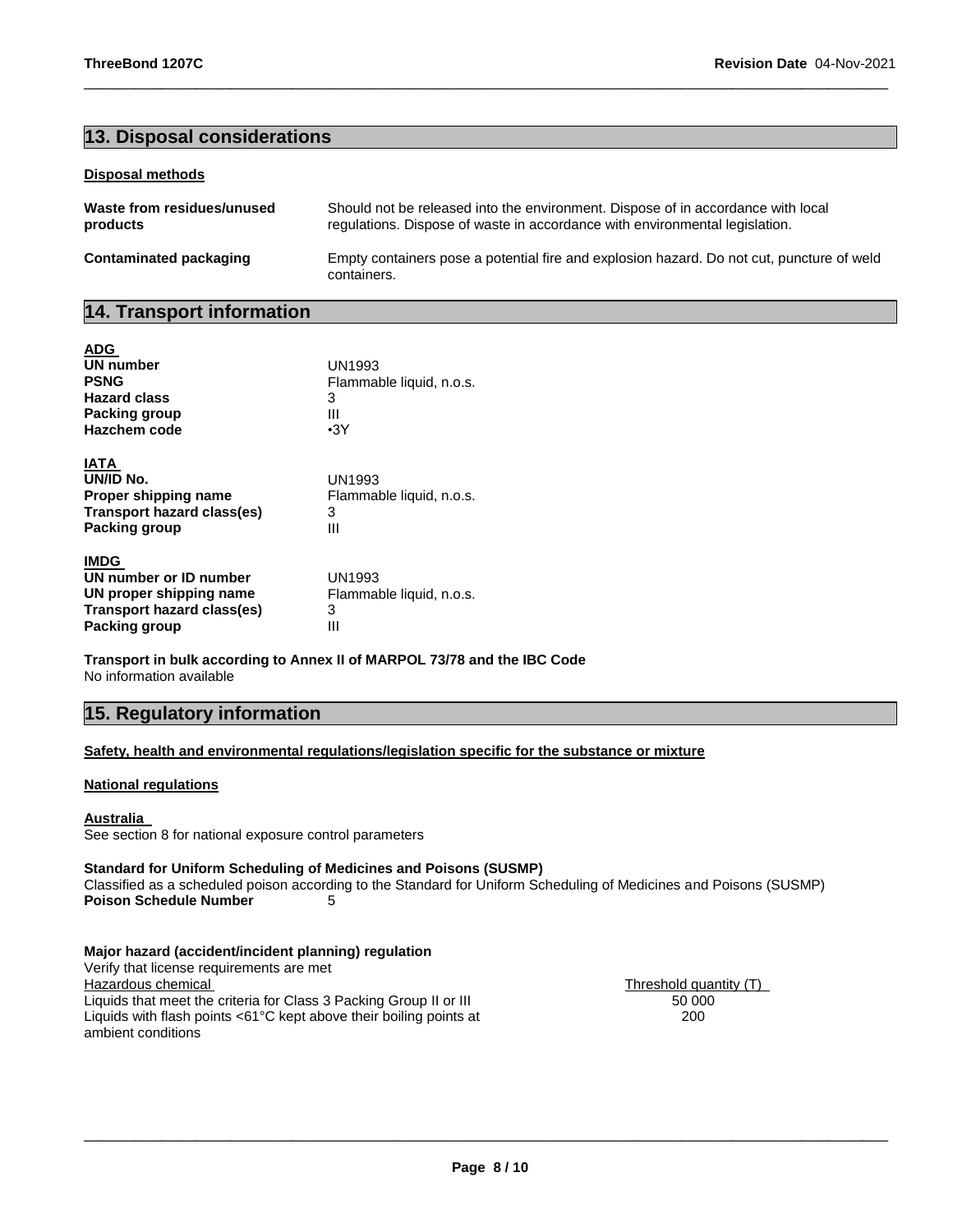## **National pollutant inventory**

Subject to reporting requirement

| <b>Chemical name</b>      | National pollutant inventory            |
|---------------------------|-----------------------------------------|
| Acetone<br>7-R4-<br>$-61$ | category<br>hreshold<br>tonne/vr ر<br>v |

\_\_\_\_\_\_\_\_\_\_\_\_\_\_\_\_\_\_\_\_\_\_\_\_\_\_\_\_\_\_\_\_\_\_\_\_\_\_\_\_\_\_\_\_\_\_\_\_\_\_\_\_\_\_\_\_\_\_\_\_\_\_\_\_\_\_\_\_\_\_\_\_\_\_\_\_\_\_\_\_\_\_\_\_\_\_\_\_\_\_\_\_\_

#### **International Inventories**

| <b>TSCA</b>          | Contact supplier for inventory compliance status. |
|----------------------|---------------------------------------------------|
| <b>DSL/NDSL</b>      | Contact supplier for inventory compliance status. |
| <b>EINECS/ELINCS</b> | Contact supplier for inventory compliance status. |
| <b>ENCS</b>          | Contact supplier for inventory compliance status. |
| <b>IECSC</b>         | Contact supplier for inventory compliance status. |
| <b>KECL</b>          | Contact supplier for inventory compliance status. |
| <b>PICCS</b>         | Contact supplier for inventory compliance status. |
| <b>AIIC</b>          | Contact supplier for inventory compliance status. |

**Legend:** 

**TSCA** - United States Toxic Substances Control Act Section 8(b) Inventory **DSL/NDSL** - Canadian Domestic Substances List/Non-Domestic Substances List **EINECS/ELINCS** - European Inventory of Existing Chemical Substances/European List of Notified Chemical Substances **ENCS** - Japan Existing and New Chemical Substances **IECSC** - China Inventory of Existing Chemical Substances **KECL** - Korean Existing and Evaluated Chemical Substances **PICCS** - Philippines Inventory of Chemicals and Chemical Substances **AIIC** - Australian Inventory of Industrial Chemicals

#### **International Regulations**

**The Montreal Protocol on Substances that Deplete the Ozone Layer** Not applicable

**The Stockholm Convention on Persistent Organic Pollutants** Not applicable

**The Rotterdam Convention** Not applicable

| <b>16. Other information</b> |  |
|------------------------------|--|
|                              |  |

**Revision Date** 04-Nov-2021

**Revision note** 

No information available.

## **Key or legend to abbreviations and acronyms used in the safety data sheet**

|            | Legend Section 8: EXPOSURE CONTROLS/PERSONAL PROTECTION |      |                                  |
|------------|---------------------------------------------------------|------|----------------------------------|
| <b>TWA</b> | TWA (time-weighted average)                             | STEL | STEL (Short Term Exposure Limit) |
| Ceiling    | Maximum limit value                                     |      | Skin designation                 |
|            | Carcinogen                                              |      |                                  |

#### **Key literature references and sources for data used to compile the SDS**

Agency for Toxic Substances and Disease Registry (ATSDR) U.S. Environmental Protection Agency ChemView Database European Food Safety Authority (EFSA) EPA (Environmental Protection Agency) Acute Exposure Guideline Level(s) (AEGL(s)) U.S. Environmental Protection Agency Federal Insecticide, Fungicide, and Rodenticide Act U.S. Environmental Protection Agency High Production Volume Chemicals Food Research Journal Hazardous Substance Database International Uniform Chemical Information Database (IUCLID) Japan GHS Classification